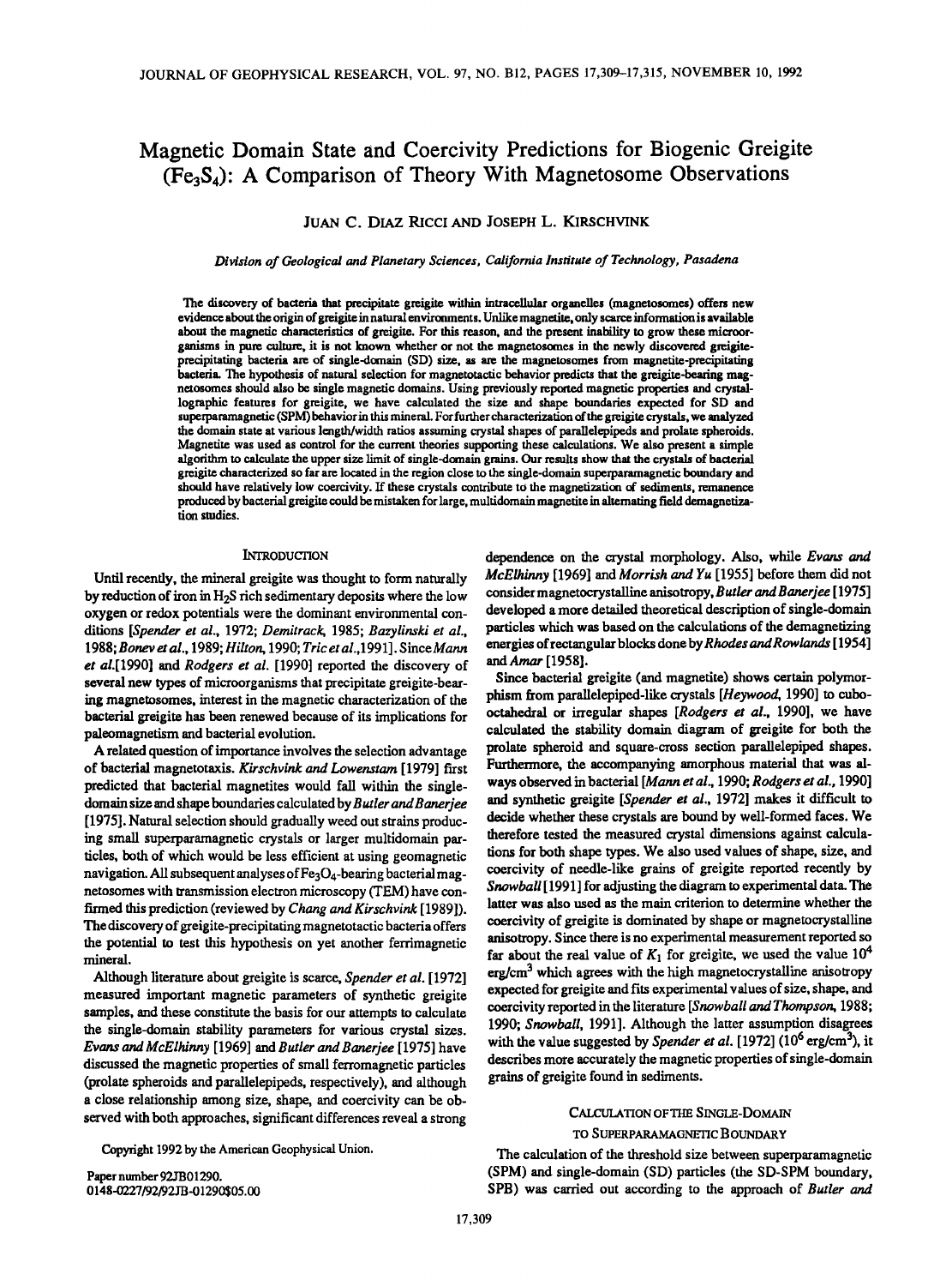*Banerjee* [1975]. It has been demonstrated *[Néel*, 1955] that the lower size limit of a stable single-domain can be calculated using the relaxation equation that shows the volume dependence of  $\tau$ ,

$$
\tau = f_0^{-1} \cdot e^{\frac{\nu H_e J_s}{2kT}} \tag{1}
$$

where  $\tau$  is the relaxation time,  $f_0$  is the frequency factor (assumed to be  $10^9$  s<sup>-1</sup>), *v* is the crystal volume,  $H_c$  the coercive force, *k* the Boltzman constant  $(1.38 \times 10^{-16} \text{ erg } ^{\circ} \text{K}^{-1})$ , and  $J_s$  the saturation magnetization. Assuming that the main contribution to the coercive force comes from shape anisotropy for small grain sizes (<40 nm *[Evans and McElhinny,* 1969]), the coercive force due to shape anisotropy can be calculated by

$$
H_c = \Delta N \cdot J_s \tag{2}
$$

where  $\Delta N$  is the difference between the demagnetization factor along the major  $(N_a)$  and minor axis  $(N_b)$ .

$$
\Delta N = N_b - N_a \tag{3}
$$

Since the expressions of  $N_a$  and  $N_b$  depend on the geometry of the particle, the calculation of  $\Delta N$  will depend on whether the particles are prolate spheroids or parallelepipeds. For the prolate spheroids, *Na* and *Nb* were calculated according to the analysis of *Osborn*  [1945], whereas for parallelepipeds the evaluation of the demagnetizing factors was *basedonRhodesandRolands* [1954] *andAmar*  [1958] (see Appendix 1). Defming *q* as the ratio between length and width  $(a/b)$  of a prismatic grain (or the major/minor axis of a prolate spheroid), the length of a particle can be expressed as a function of *q.* By substituting (2) in (1) and after some rearrangement we obtain the expression

> $SPB = \left(12q^2kT \cdot \frac{1n[\tau_0']}{\pi J_s^2 \cdot \Delta N}\right)^{1/3}$ (4)

where

$$
\Delta N = 2\pi - 6g(1, q) \tag{5}
$$

We used(4) to estimate the superparamagnetic threshold of prolate spheroids with (3) substituting  $\Delta N$  and volume of the grain  $v =$  $\pi a^3/6q^2$ . For parallelepipeds, the volume of the particle was replaced by  $a^3/q^2$  and  $\Delta N$  by (5) (typographical errors in the original paper of *Butler and Banerjee* [1975] were corrected) which was derived assuming  $2N_b = 4\pi - N_a$  with  $N_a(q)$  as shown in Appendix 1, and replacing into (3). The SD-SPM boundary was calculated at  $T =$ 290°K, with  $\tau = 100$  s, and  $J_s$  equal to 123 emu/cm<sup>3</sup> for greigite *[Spender et al.,* 1972] and 480 emu/cm3 for magnetite *[Butler and Banerjee,* 1975].

## CALCULATION OF THE SINGLE-DOMAIN TO Two-DoMAIN BOUNDARY

For prolate spheroids of greigite, the energetically stable upper size limit for the single-domain to two-domain (SD-2D) lransition was calculated by equating the exchange energy involved in a circular spin configuration to the magnetostatic energy of a single-domain grain *[Morrish and Yu,* 1955). Although this approach ignores magnetocrystalline anisolropy and assumes a circular spin configuration in the SD grains, it estimates adequately the magnetic properties of particles with axial ratios *(q)* less than 7 *[Evans,* 1972). The expression used was

$$
\frac{a^2}{\ln\left[2.38.10^7\cdot\frac{a}{q}-1\right]} = 24.72 \times 10^{-12} \cdot \frac{q^2}{N_a(q)}
$$
 (6)

where *q* and *a* are referred to the ratio and major axis, respectively. The demagnetization factor  $N_a(q)$  was calculated for various values of *q* using (17) (see Appendix 1). In Figures 1 and 3 we indicate in

solid lines the corresponding lines of SDB for greigite and magnetite at  $T = 290^{\circ}$ K and  $\tau = 100$  s.

The calculation of the SD-2D boundary line for square-cross section parallelepipeds was carried out following the method of Butler and Banerjee [1975]. This treatment assumes a negligible conlribution of the magnetocrystalline anisotropy on the calculation of the total magnetic energy of a grain (i.e.,  $2\pi J_s^2/K_1 \ge 10$ ) and takes into account the magnetostatic energy of fully magnetized domains separated by a single-domain 180° boundary walls. For wall width  $\delta$  and the magnetostatic energy of the domain wall  $\sigma$ , the dependence of the domain wall energy  $\sigma$  on the wall width  $\delta$  is

$$
\sigma = \frac{\sigma_o}{2} \cdot \left[ \frac{\delta}{\delta_o} + \frac{\delta_o}{\delta} \right] \tag{7}
$$

where  $\sigma_0$  and  $\delta_0$  are the wall energy and wall width per unit of area of the extended medium *[Amar,* 1958].

If *A* is the exchange energy constant (in ergs per centimeter) and  $K_1$  the first-order magnetocrystalline anisotropy constant (in ergs per cubic centimeter), the energy of a single-domain wall is

$$
\sigma_o = 1.83 \sqrt{AK_1} \tag{8}
$$

For greigite,  $K_1$  was assumed to be  $10^4$  erg/cm<sup>3</sup>, compared to the accepted value of 1.3 10<sup>5</sup> erg/cm<sup>3</sup> for magnetite *[Banerjee and Moskowitz,* 1985]. Estimates of *A* were made according to *Galt*  [1952]. We used A equal to 1.0 x  $10^{-6}$  and 1.5 x  $10^{-6}$  erg/cm for greigite and magnetite, respectively. The wall energy of greigite per unit of area,  $\sigma_o$ , is 0.17 erg/cm<sup>2</sup>. The values of A and  $K_1$  for greigite were used further for the calculation of the wall width  $\delta_0$  according to *Butler and Banerjee* [1975], where  $\delta_0$  was 4.1 x 10<sup>-5</sup> and 1.5 x 10<sup>-5</sup> cm for greigite and magnetite, respectively.

If we define  $\eta$  as the fraction of the grain width that corresponds to the wall width  $(\delta = \eta.b)$  and substitute in (7), the reduced wall energy per unit of volume *[Amar,* 1958] is

$$
e_w = q \frac{\sigma_o}{4J_s^2} \cdot \left[ \frac{\eta}{\delta_o} + \frac{\delta_o q^2}{\eta a^2} \right]
$$
 (9)

The reduced magnetostatic energy  $(e_m)$  of a two-domain grain bearing a single-domain wall was calculated with *Amar' s* [1958]  $g(p,q)$  function and *Rhodes and Rowlands's* [1954] function  $F(p,q)$ (see Appendix 1). Accordingly, *em* for square cross-section paral lelepiped grains as function of  $\eta$  and q is

$$
e_m = q.\left[(1+\eta).\,g\left[\frac{1+\eta}{2},\,q\right] + (1-\eta).\,g\left[\frac{1-\eta}{2},\,q\right] + \eta.\,g\left[\frac{\eta}{q},\frac{1}{q}\right] - \eta.\,g\left[\eta,q\right] - g\left[1,q\right]\,\right] \tag{10}
$$

Also, *Rhodes and Rowlands* [1954] have calculated the reduced energy of a fully magnetized parallelepiped  $e_{SD}$  by using the function *g(p,q)* as follows

$$
e_{SD} = q \cdot g \ (1,q) \tag{11}
$$

Using the expressions of  $e_w$ ,  $e_m$ , and  $e_{SD}$  as functions of  $\eta$ ,  $q$ , and *a*, we have determined the minimum reduced energy at various a/b ratios of SD grains of greigite and magnetite by calculating the point at which  $e_m + e_w$  equals to  $e_{SD}$ . When  $e_m + e_w > e_{SD}$ , the SD configuration is stable, and when  $e_m + e_w < e_{SD}$ , the two-domain configuration of the grain prevails.

*Bulter and Banerjee* [1975] have proposed a scheme for the (6) calculation of the SDB which consists in the successive evaluation of the minima values of the total energy associated with the particles of different widths, and equating with the energy of an identical fully magnetized grain. The resulting particle size gives the critical particle size attainable before becoming a two-domain grain. Although this method provides a reliable procedure for the calculation of the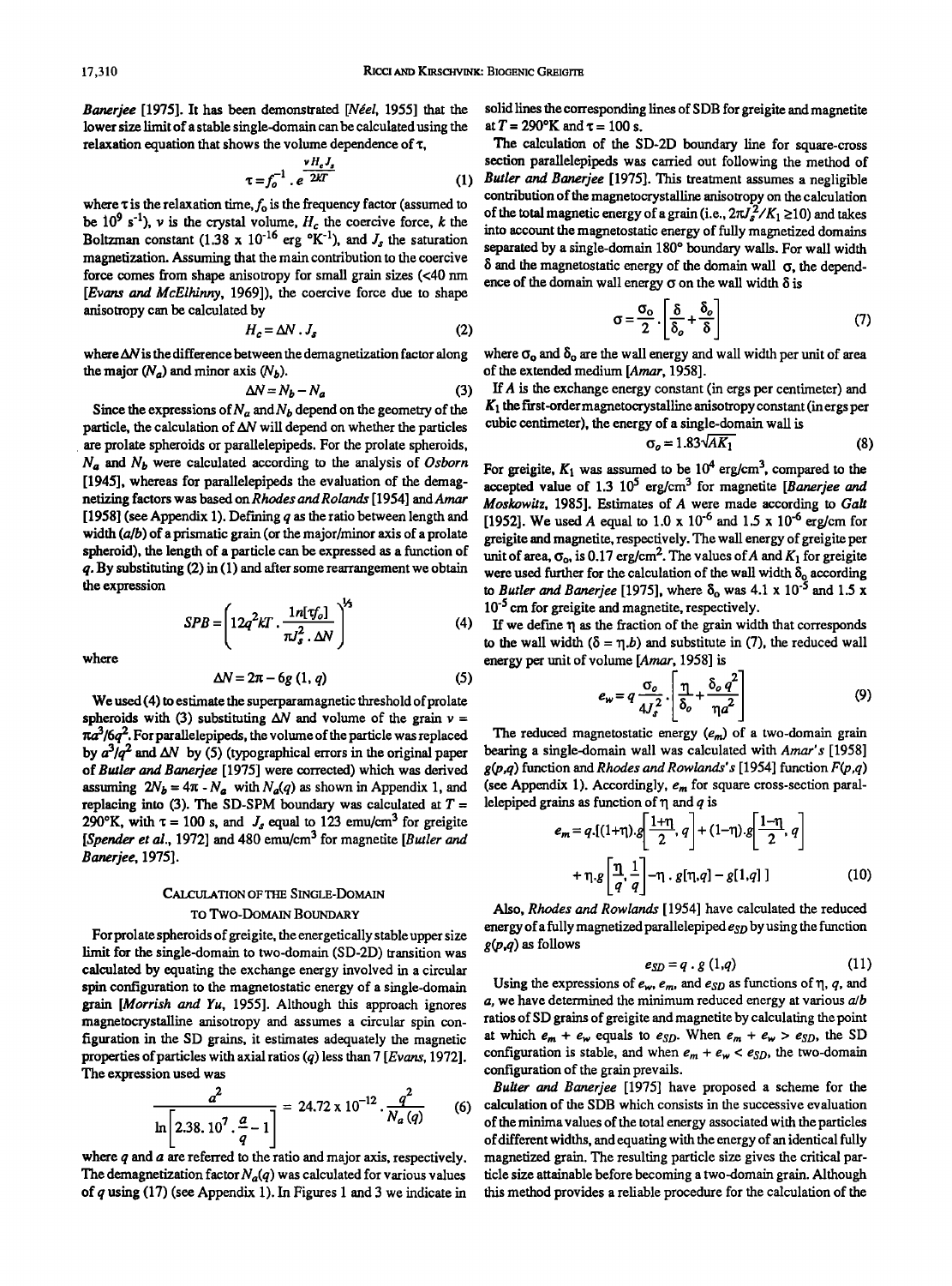SD-2D boundary, it is extremely tedious. For this reason we propose an alternative method which is much easier, faster, and entirely consistent with the *Butler* and *Banerjee* [1975] proposal.

The changes we suggest consist in a simple mathematical strategy **Two-domain Two-domain Two-domain Two-domain** that evaluates the length of the particle under a double constraint, namely, at the minimum value of the total reduced energy of a two-domain grain  $e = e_m + e_w$  and at the value of q that makes two-domain grain  $e = e_m + e_w$  and at the value of q that makes

$$
e_{SD} = e_m + e_w \tag{12}
$$

As the length of the particle (*a*) is a variable only in the expression  $f_{\epsilon_w}$  (equation (9)), it allows us to calculate the minimum particle izes attainable for different wall widths (evaluated through  $\eta$ ) at the of  $e_w$  (equation (9)), it allows us to calculate the minimum particle sizes attainable for different wall widths (evaluated through  $\eta$ ) at the values of *q* that satisfy (12). The latter condition is met by evaluating the minima of the partial derivative of (13) respect to  $\eta$ , at q constant

$$
a = \left(\frac{\sigma_o \delta_o^2 q^3}{4\eta \delta_o J_s^2 \cdot (\varepsilon_{SD} - \varepsilon_m) - q \sigma_o \eta^2}\right)^{1/2}
$$
 (13)

After some mathematical manipulations we come up with (14) which is ultimately only a function of  $\eta$  and q.

$$
4q\delta_o J_s^2 \cdot g(1,q) = 2\eta q \sigma_o + 4\delta_o J_s^2 \eta \cdot dem(\eta, q) + 4\delta_o J_s^2 \cdot e_m(\eta, q)
$$
 (14)

where

$$
dem\left(\eta, q\right) = \left[\frac{\partial e_m(\eta, q)}{\partial \eta}\right]_q\tag{15}
$$

From (14) we calculate the wall widths when the minimum length is established for various *q,* and the minima lengths are recalculated with (13) using the corresponding values of  $\eta$  and  $q$ . Further details of this calculation are given in Appendix 2.

### CALCULATION OF THE COERCIVITIES FOR DIFFERENf GRAIN SIZE

The calculation of the bulk coercivity  $(H_R)$  of particles of greigite of different sizes was conducted according to *Evans and McElhinny* 



Fig. 1. Single-domain stability diagram for different shapes of prolate spheroid grains of greigite. Single-domain to superparamagnetic boundary (SPB, solid line) and single-domain to two-domain boundary (SDB) were calculated using  $J_s = 123$  emu/cm<sup>3</sup>,  $\tau = 100$  s, and  $T = 290$ °K. Coercivities  $(H<sub>b</sub>)$  are expressed in milliteslas. The shaded oval represents the location of a single-domain crystal of greigite assuming a minor/major axis ratio (1/q) equal to 0.70 and length  $a = 0.07 \mu m$  *[Heywood et al., 1990]*. Neglecting the magnetocrystalline anisotropy, for a spheric grain  $(1/q = 1)$ ,  $d<sub>o</sub>$  is 0.23  $\mu$ m. The dashed line represents the SPB calculated at 290°K and for a relaxation factor  $\tau = 10^{-8}$  s.



Fig. 2. Single-domain stability diagram for greigite prisms. Single-domain to superparamagnetic boundary (SPB) and single- to two-domain boundary (SDB) were calculated using  $J_s = 123$  emu/cm<sup>2</sup>,  $\tau = 100$  s,  $T = 290^{\circ}\text{K}$ ,  $\sigma_o = 0.17$  erg/cm<sup>2</sup>, and  $\delta_o = 4.1 10^{-5}$  cm. Coercivities ( $H_b$ ) ar milliteslas. The rectangle a represents the location of needle-like single domain crystals of greigite that show axial ratios  $0.05 < (1/q) < 0.1$ , length > 10  $\mu$ m, and coercivities  $H_b = 60$  mT *[Snowball*, 1991]. The square b represents the location of a single-domain crystal of greigite assuming an axial ratio (1/q) equal to 0.70, length  $a = 0.07$   $\mu$ m *[Heywood et al.*, 1990], and bulk coercivity  $H_b = 4 \text{ mT}$  (for further details, see Figure 5). Assuming values of  $\sigma_0$  and  $\delta_0$  as mentioned above, for a cubic grain,  $d_0$  is 0.25  $\mu$ m.

[1969]. Equation (16) was evaluated for different values of a and *q,*  and the expression of volume (v) was also changed depending on whether the grain under consideration was a prolate spheroid  $(\pi a^3/6q^2)$  or a square cross-section parallelepiped  $(a^3/q^2)$ .

$$
H_B = H_c - \left(\frac{2k \, TH_c(Q + \ln t)}{J_s v}\right)^{\gamma_2} \tag{16}
$$

where  $H_B$  is the coercivity required to unblock the magnetic dipole of a grain,  $H_c$  is the theoretical or microscopic coercivity, and  $Q$  a numerical value equal to 22 *[EvansandMcElhinny,1969].* Also, the values used for  $H_c$  were calculated according to (2) and (3) taking into account the shape of the grains.

#### RESULTS

Figures 1 and 2 show the stability diagrams of single-domain crystals of greigite for prolate spheroids and rectangular parallelepipeds, respectively. Within the diagrams we have located the position of biogenic greigite crystals, reported by *Heywood et al.*  [1990]. Figure 1 shows that, if the bacterial greigite grains are prolate spheroids, they would be superparamagnetic and would not have a magnetic moment locked in any particular orientation. The superparamagnetic grains would have relaxation times  $(τ)$  of the order of nanoseconds (Figure 1). However, if the same bacterial greigite grain were prismatic in shape, Figure 2 implies that they would fall into the SD region with an estimated bulk coercivity of 4 mT, though close to the SD-SPM boundary. Also, we have included in the diagram presented in Figure 2, the location of SD needle-like grains of greigite  $(-10 \mu m \log)$  that showed coercivities higher than 50 mT reported by *Snowball* [1991].

Because we used an iterative computational method for calculating all the lines presented in Figures 1 and 2, we tested the algorithms for magnetite, comparing to previous calculations as a control. fu Figures 3 and 4 we present our results for prolate spheroids and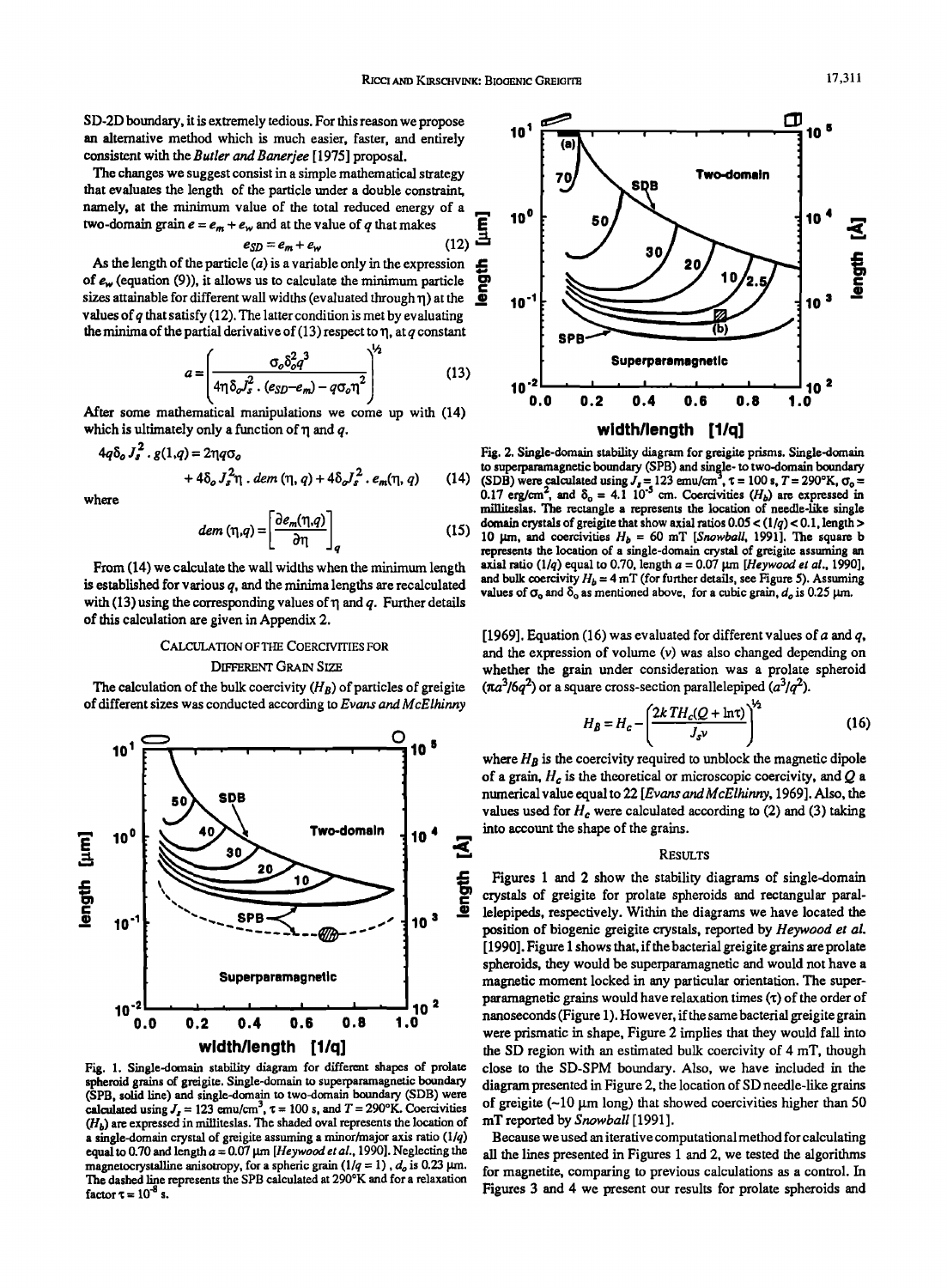

Fig. 3. Single-domain stability diagram for different shapes of prolate spheroid grains of magnetite. SD-SPM boundary (SPB) and SD-2D boundary (SDB) were calculated using  $J_s = 480$  emu/cm<sup>3</sup>,  $\tau = 100$  s, and  $T = 290$ °K. Coercivities *(Hb)* are expressed in milliteslas. The shaded oval represents the location of a single-domain crystal of magnetite assuming a minor/major axis ratio (1/q) equal to 0.8 and length  $a = 0.05$   $\mu$ m *[Mann et al., 1987b]*. Neglecting the magnetocrystalline anisotropy and for a spheric grain  $(1/q =$ 1),  $d<sub>o</sub>$  is 0.21  $\mu$ m. The dashed line represents the SPB line that contains the grain of magnetite and corresponds to either  $T = 290^{\circ}\text{K}$  and  $\tau = 10^{-4}$  s or  $T =$  $120^{\circ}$ K and  $\tau = 100$  s.

square cross-section parallelepipeds of magnetite respectively. In both cases, the curves agree fairly well with previous reports [Evans *and McElhinny,* 1969; *Butler and Banerjee,* 1975], indicating that the algorithms were executed satisfactorily. However, as we were not able to find any previous calculation of the contours of constant coercivity for magnetite parallelepipeds in the literature, we felt it



Fig. 4. Single-domain stability diagram for magnetite prisms. SD-SPM boundary (SPB) and SD-2D boundary (SDB) were calculated using  $J_s = 480$ emu/cm<sup>3</sup>,  $\tau = 100$  s,  $T = 290$ °K,  $\sigma_0 = 0.8$  erg/cm<sup>2</sup>, and  $\delta_0 = 1.5$  10<sup>-5</sup> cm. Coercivities  $(H_b)$  are expressed in milliteslas. The square represents the location of an average single domain crystal of magnetite assuming an axial ratio (1/q) equal to 0.8, length  $a = 0.05$   $\mu$ m *[Mann et al., 1987b]*, and bulk coercivity  $H_b = 30$  mT *[Mann et al.*, 1987a]. Assuming values of  $\sigma_0$  and  $\delta_0$ as mentioned above, for a cubic grain,  $d<sub>o</sub>$  is 0.082  $\mu$ m.

worthwhile to include them on Figure 4 here. Note that the SO field for the prolate spheroids (Figure 3) occurs at larger crystal dimensions than for the parallelepipeds (Figure 4). It could be explained simply because a parallelepiped has nearly twice  $(6/\pi)$  the volume of a square spheroid of the same dimensions, or by the effect of the magnetic circular spin configuration assumed in this model. If a magnetic circular spin array takes place, it will contribute to a higher stabilization of the SO grain, so a larger crystal would be needed to develop a boundary wall. However, a circular spin structure is energetically unfavorable in greigite and magnetite because of their high magnetocrystalline anisotropies *[McElhinny,* 1979] .

From Figures 1-4 we conclude that the magnetic characteristics of SO particles of biogenic greigite and magnetite are more consistent with prismatic rather than ellipsoidal particles. We have accordingly estimated the maximum size of a cubic SD particle  $(d<sub>a</sub>)$  and have calculated the bulk coercivity  $(H_h)$  of bacterial greigite assuming that they are indeed square cross-section parallelepipeds. From Figures 2 and 4 we estimate the maximum SO size of a cubic grain at the SD-2D boundary  $(d_o)$  to be 0.25 and 0.082  $\mu$ m for greigite and magnetite respectively. While we have no previous estimates of  $d<sub>o</sub>$ for greigite for comparison, the value of  $d<sub>o</sub>$  for magnetite agrees fairly well with previous reports *[Worm et al.,* 1991] that suggest 0.076 μm *[Butler and Banerjee*, 1975] and 0.096 μm *[Wyn and* **Dunlop, 1989]. The values of**  $d<sub>o</sub>$  **estimated when the particles were** considered prolate ellipsoids are  $0.23 \mu m$  and  $0.21 \mu m$  for greigite and magnetite, respectively (Figures 1 and 3).

In Figure *5* we show in greater detail the lower-right hand comer of Figure 2, with the locations of crystals of greigite reported by *Rodgers et al.* [1990] and *Heywood et al.* [1990]. The crystals fall



Fig. *5.* Detailed single-domain stability diagram of greigite parallelepipeds. Coercivities *(Hb)* from 10 to 2 milliteslas were calculated for various shapes and sizes of greigite grains. Single-domain to superparamagnetic boundary (SPB) lines were calculated using  $J_s = 123$  emu/cm<sup>3</sup>,  $\tau = 100$  s,  $\sigma_o = 0.17$ erg/cm<sup>2</sup>, and  $\delta_0 = 4.1 \, 10^{-5}$  cm, and  $T = 290$ °K (solid line) and  $T = 77$ °K (dashed line). Square a represents the location of a well-defined grains of greigite with axial ratio ( $1/q$ ) equal to 0.70 and length  $a = 0.07$  um *[Heywood*] *et al.,* 1990]. The bulk coercivity corresponding to the grain (square a) is *H* b = 4 mT. Square b depicts a well-defined cuboidal crystal found in other type of bacteria with 1/q = 0.95 and *a=* 0.067 J.lm *(Heywood et al.,* 1990]. Square c represents the location of a less well defined grain of greigite observed within magnetosomes of other bacteria with axial ratio about  $1/q = 0.95$  and length  $a = 0.09 \mu m$  (includes the crystalline plus the amorphous material) *[Rodgers et* al., 1990]. Square d depicts the location of only the crystalline structure observed in the latter greigite magnetosomes, with  $1/q = 0.95$  and *a=* 0.045 J.lm *[Rodgers et al.,* 1990].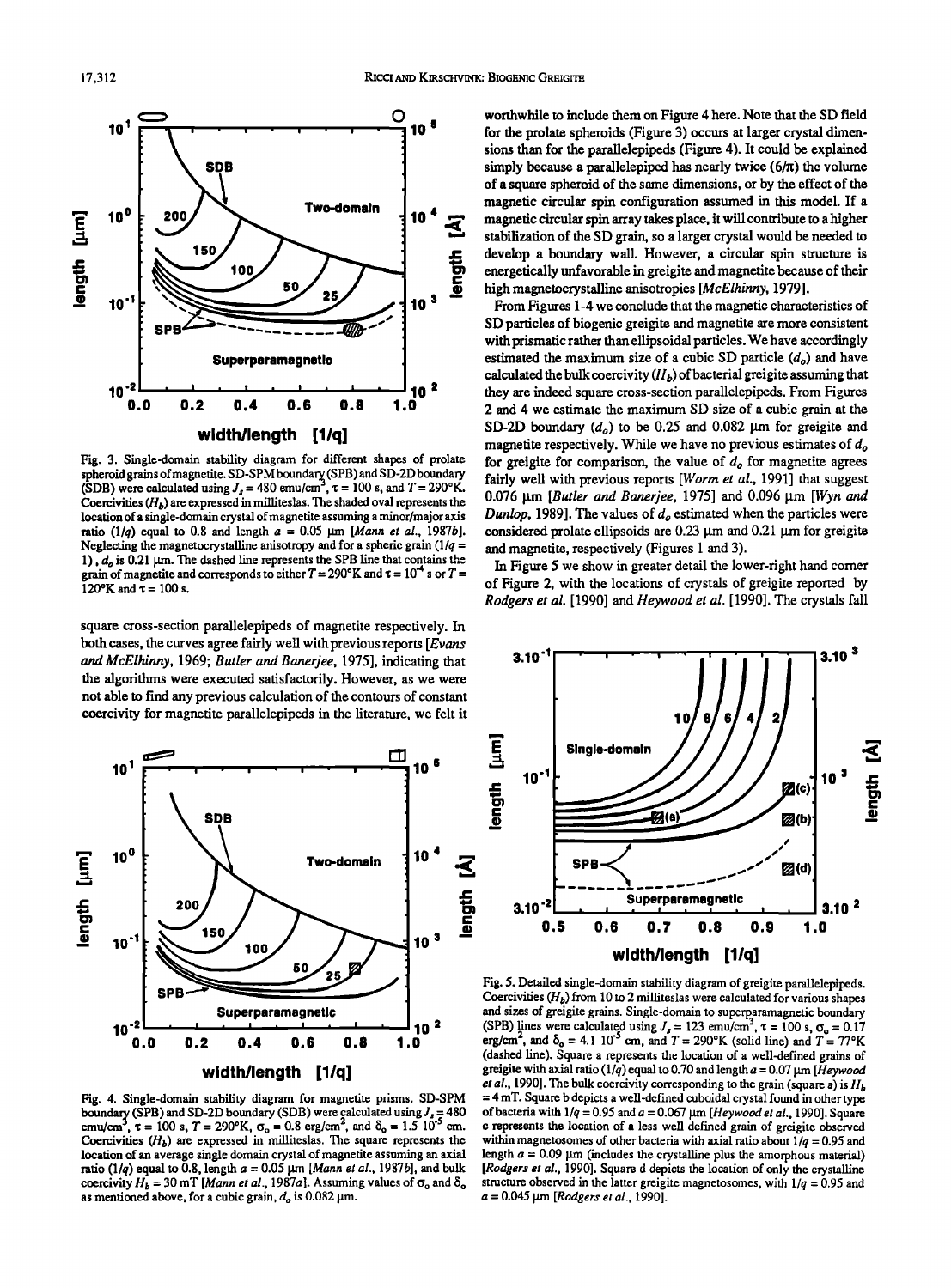in two different regions depending on the shape of the grains. The cuboidal crystals (we assumed  $1/q = 0.95$  for better illustration) fall in the superparamagnetic field (square b), whereas the more elongate particles are in the region of single-domain particles (square a). For cuboidal grains located on the SD-SPM boundary, measurements of coercivity would fail at room temperature (290°-300°K), whereas measurements of the coercivity would be possible at the lower temperatures used by *Spender et al.* [1972] as a consequence of the downward shift of the SD-SPM transition. Figure *5* also shows the location of the less defined greigite crystal observed by *Rodgers et*  al. [1990] in the "many-celled prokaryote" (square d in Figure 5). This "mulberry-like prokaryote" presents magnetosomes loaded with crystalline (-45 nm) and amorphous phases (20nm width), both identified as greigite. While the whole magnetosome (crystalline plus amorphous phases, 85-90 nm) could be located close to the SD region (square c) (assuming  $1/q = 0.95$ ), the crystalline structure (square d) that would truly contribute to the magnetic coercivity falls below the SPB calculated at 77°K (Figure 5). For the latter (square d), measurements of coercivity would need temperatures below 50°K.

In Figure 6 we show the influence of the shape and size of greigite and magnetite grains on the width  $(\eta)$  of the single-domain 180 $^{\circ}$ boundary walls. Although the values of  $J_s$  and  $K_1$  for greigite and magnetite are significantly different, the widths of the walls show identical behavior for different size and shape of the grains. For values of  $\sigma_0$  and  $\delta_0$  corresponding to higher  $K_1$  the wall boundary width decreases (results not shown). We also show in Figure 6 that for greigite and magnetite the largest boundary wall is developed in cubic particles with a maximum width of 55-57% of the grain width.

As we mentioned above, we have used estimates of the exchange energy (A) and magnetocrystalline anisotropy  $(K_1)$  constants for the calculation of  $\sigma_0$  and  $\delta_0$  (equations (7) and (8)) because of the lack of any experimental values. For this reason we used the routine described here to study the influence of  $\delta_0$  and  $\sigma_0$  on the position of SD-2D boundary line with the aim to see how sensitive the boundary is to these parameters. In Figure 7 we present the effect of varying  $\sigma_0$  on this boundary and in Figure 8 the influence of various values of  $\delta_0$  on it. From both figures we see that the influence of  $\sigma_0$  and  $\delta_0$ is exerted only for larger crystals of greigite, which would cor-



Fig. 6. Width ratio of the 180° boundary wall ( $\eta$  = wall width/grain width) and length of different grains of greigite (Fe<sub>3</sub>S<sub>4</sub>) and magnetite (Fe<sub>3</sub>O<sub>4</sub>) as a function of the shape (width/length).



Fig. 7. Single-domain to two-domain boundary (SDB) of prismatic greigite grains as function of the axial ratio (width/length) and for different values of the wall energy  $\sigma_o$ . For the calculation we used the parameter values indicated in Figure 2,  $\delta_o = 4.1 10^{-5}$  cm, and  $\sigma_o$  equal to 0.17, 0.5, 1.0, 1.5, and 2.0 from lower to upper line, respectively.

respond at least to cubic particles larger that  $0.13 \,\mu m$  (see Figure 8 for  $\delta_0 = 0.5 \times 10^{-5}$  cm). From Figures 7 and 8 we can also see that the change of both parameters is not enough to modify our previous observations.

#### **DISCUSSION**

Although the influence of the shape of the particles (prolate spheroids or square-cross section prisms) is relatively small for magnetite (Figures 3 and 4), it affects significantly the stability diagram of greigite regardless the particular values of  $\delta_0$  or  $\sigma_0$ . Hence the surface morphology of a greigite crystal is important, since the magnetic properties change a great amount. Also, Figures 1 and 3 show that the circular spin configuration assumed for calculating the



Fig. 8. Single-domain to two-domain boundary (SDB) of prismatic greigite grains as function of the axial ratio (width/length) and for different values of the wall width of the extended medium  $\delta_0$ . For the calculation we used the parameter values indicated in Figure 2,  $\sigma_{\text{o}} = 0.17$  erg/cm<sup>2</sup>, and  $\delta_{\text{o}}$  equal to 0.5, 1.0, 2.0, and 4.0 10<sup>-5</sup> cm from lower to upper line, respectively.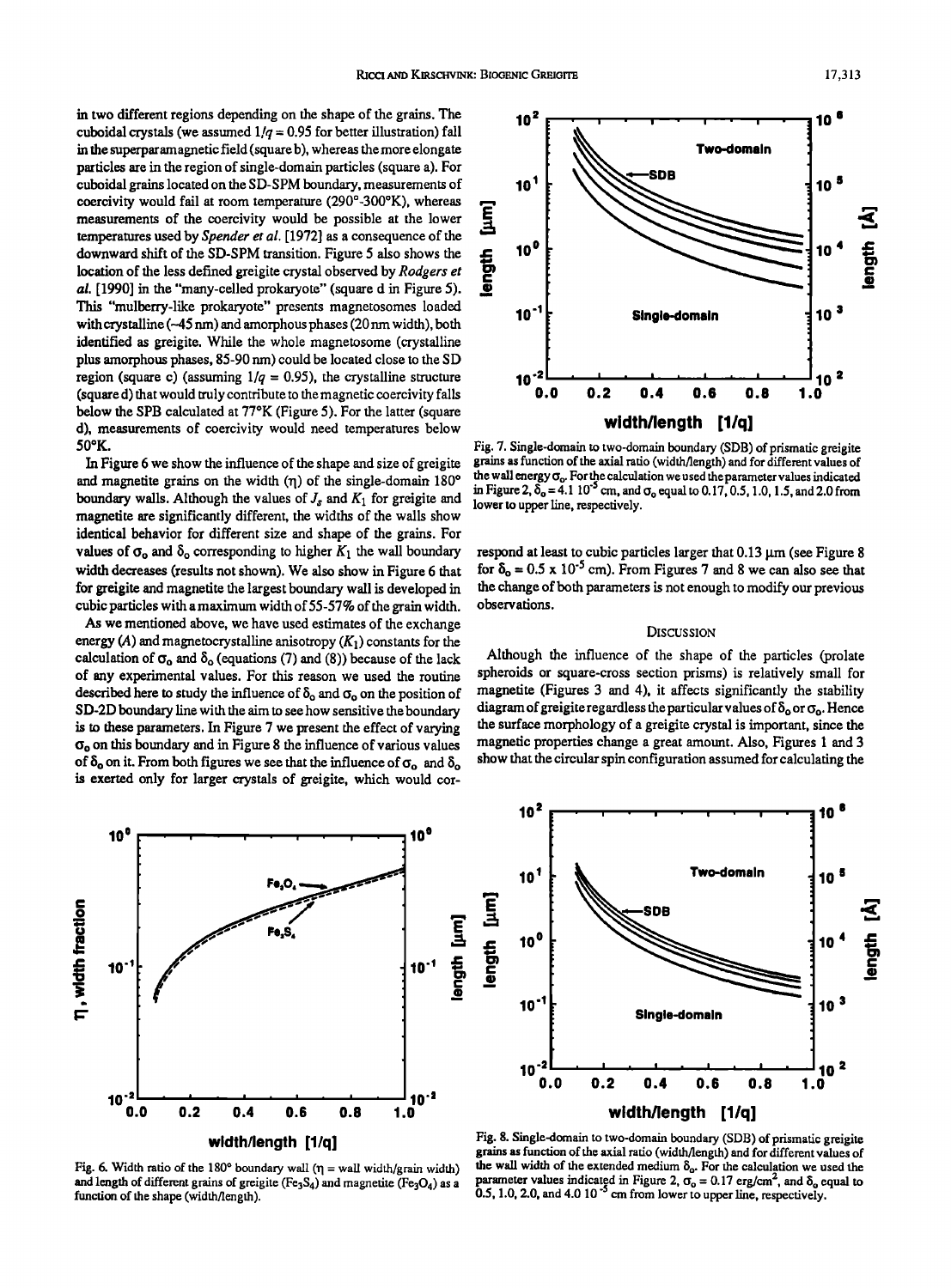S0-20 boundary in prolate spheroids *[Morrish* and *Yu,* 1955] is inappropriate for these materials that have very high values of magnetocrystalline anisotropy (K1) *[McElhinny,* 1979]. Although *Moon and Merrill* [1988] have applied a more accurate approach for the calculation of the total reduced magnetic energy for a prolate spheroid without the incorporation of a circular spin configuration, we concluded that the bulk coercivity of bacterial greigite could be better estimated if we assume the particles are parallelepipeds. We have estimated a  $H_b = 4.0 + (-0.5 \text{ mT} \text{ for the longer particles, whereas}$ the rounded or cubic grains fell into the superparamagnetic region close to the SD-SPM boundary showing a relaxation time  $\tau \approx 10^{-3}$  s.

The high value of  $K_1$  of greigite assumed by *Spender* [1972] of 10<sup>6</sup> erg/cm<sup>3</sup> is incompatible with more recent experimental data of  $H<sub>b</sub>$ of greigite. If  $K_1$  were of the order of 10<sup>6</sup>, the values of  $\delta_{0}$ ,  $\sigma_{0}$ , coercivity, and SO-SPM boundaries would all be different The changes would suggest that the phenomenon of magnetization will be totally dominated by magnetocrystalline anisotropy  $(2\pi J_s^2/K_1 -$ 0.1) and the formation of two-domain particles will be a highly unfavorable process even for very large crystals. Furthermore, it would be possible to observe at room temperature SD particles as small as 10 nm; this is rather unlikely and in fact contradicts the observation of *Uda* [1968] when he was unable to determine the coercivity of synthetic grains of greigite with sizes ranging from 30 to 50 nm. Although the degree of uncertainty incorporated by the assumption of  $K_1$  and the estimates of  $\sigma_0$  and  $\delta_0$  will modify the values of  $d<sub>o</sub>$  and the precise location of the SD-2D line (SDB), it will not alter our conclusions concerning the location of bacterial greigite grains within the lower part of the magnetic domain diagram.

Our results allow us to explain the unsuccessful attempts to measure the coercivity of synthetic greigite [ *Uda,* 1968], the increasing of coercivities at lower temperatures *[Spender et al.,* 1972] and the lower remanent magnetization observed in bacterial enrichments *[Mann et al.,* 1990, *Rodgers et al.,* 1990] that did not form a packed pellet close to a magnetic bar, as it is usually observed in other strongly magnetic organisms (magnetite-precipitating bacteria) *[Blakemore,* 1975; *Moench and Konetzka,* 1978].

The slight discrepancy between our result of  $d<sub>o</sub>$  (0.082  $\mu$ m) for magnetite and the value reported by *Butler and Banerjee* [1975]  $(0.076 \mu m)$  is not easy to explain because the routine we used is based largely on their analysis. Our procedure, however, does not involve a graphical minimization, and this may explain this minor difference.

Finally, for paleomagnetic studies our results suggest that alternating field demagnetization may be one of the simplest ways of removing a greigite magnetic component from a sample with several magnetic minerals present.

#### APPENDIX 1

The expressions used for the calculation of demagnetizing factor of prolate spheroids were obtained from *Osborn* [1945].

$$
Na(q) = \frac{1}{1-q^2} \left[ 1 - \left[ \frac{q}{2\sqrt{q^2-1}} \ln \frac{q + \sqrt{q^2-1}}{q - \sqrt{q^2-1}} \right] \right] \tag{17}
$$

$$
Nb(q) = \frac{q}{2(q^2-1)} \left[ q - \left[ \frac{1}{2\sqrt{q^2-1}} \ln \frac{q + \sqrt{q^2-1}}{q - \sqrt{q^2-1}} \right] \right]
$$
 (11)

The demagnetizing factors of parallelepipeds were calculated according to *Butler and Banerjee* [1975],

$$
Na(q) = 4 \cdot g(1,q) \tag{19}
$$

where, from Amar [1958],

$$
g(p,q) = \frac{F(p,0) - F(p,q)}{pq}
$$
 (20)

and, *fromRhodesandRowlands* [1954],

$$
F(p,q) = (p^2 - q^2)\sinh^{-1}\left[\frac{1}{\sqrt{p^2 + q^2}}\right] + p(1 - q^2)\sinh^{-1}\left[\frac{p}{\sqrt{1 + q^2}}\right]
$$
  
+
$$
pq^2 \sinh^{-1}\left[\frac{p}{q}\right] + q^2 \sinh^{-1}\left[\frac{1}{q}\right] + 2pq\tan^{-1}\left[\frac{q}{p}\right]\sqrt{1 + p^2 + q^2}
$$
  
-
$$
\left(\frac{1}{3}\right)(1 + p^2 - 2q^2)\sqrt{1 + p^2 + q^2} + \left(\frac{1}{3}\right)(1 - 2q^2)\sqrt{1 + q^2}
$$
  
+
$$
\left(\frac{1}{3}\right)(p^2 - 2q^2)\sqrt{p^2 + q^2} - \pi pq + \left(\frac{2}{3}\right)q^3
$$
(21)

### **APPENDIX 2**

The expression of the total reduced energy of a grain  $e_m + e_w$ satisfying one of the boundary conditions can be written as

$$
F(\eta, q, a) = e_m(\eta, q) + e_w(\eta, q, a) - e_{SD}(q) = 0 \tag{22}
$$

and according to (13), *a* can be written as  $a = G(\eta, q)$  (23)

Therefore, applying the second boundary condition, we get

$$
\left[\frac{\partial a}{\partial \eta}\right]_q = \left[\frac{\partial G(\eta, q)}{\partial \eta}\right]_q = 0
$$
 (24)

After some manipulation we obtained (14) mentioned above, where

$$
\left[\frac{\partial e_m(\eta, q)}{\partial \eta}\right]_q = q \cdot [g\left[\frac{\eta}{q}, \frac{1}{q}\right] + \eta \cdot E - g\left[\frac{1-\eta}{2}, q\right] + (1-\eta) \cdot D
$$

$$
+ g\left[\frac{1+\eta}{2}, q\right] + (1+\eta) \cdot C - g(\eta, q) - \eta \cdot B \quad (25)
$$

and

$$
B = \left[\frac{\partial g(\eta, q)}{\partial \eta}\right]_q \tag{26}
$$

$$
C = \left[\frac{\partial g \left(\frac{1+\eta}{2}, q\right)}{\partial \eta}\right]_q \tag{27}
$$

$$
D = \left[\frac{\partial g \left(\frac{1-\eta}{2}, q\right)}{\partial \eta}\right]_q \tag{28}
$$

$$
E = \left[\frac{\partial g \left(\frac{\eta}{q}, \frac{1}{q}\right)}{\partial \eta}\right]_q \tag{29}
$$

The evaluation of the coefficients  $B - E$  implies the evaluation of 8) (30) for  $p$  and  $q$  taking the corresponding expression shown in (26)-(29).

$$
\left[\frac{\partial F(p,q)}{\partial \eta}\right]_q \tag{30}
$$

Because the derivations for the coefficients  $B - E$  are too cumbersome, they are not presented here. These derivations, as well as (20) IBM-based MATHCAD<sup>R</sup> routines, are available upon request.